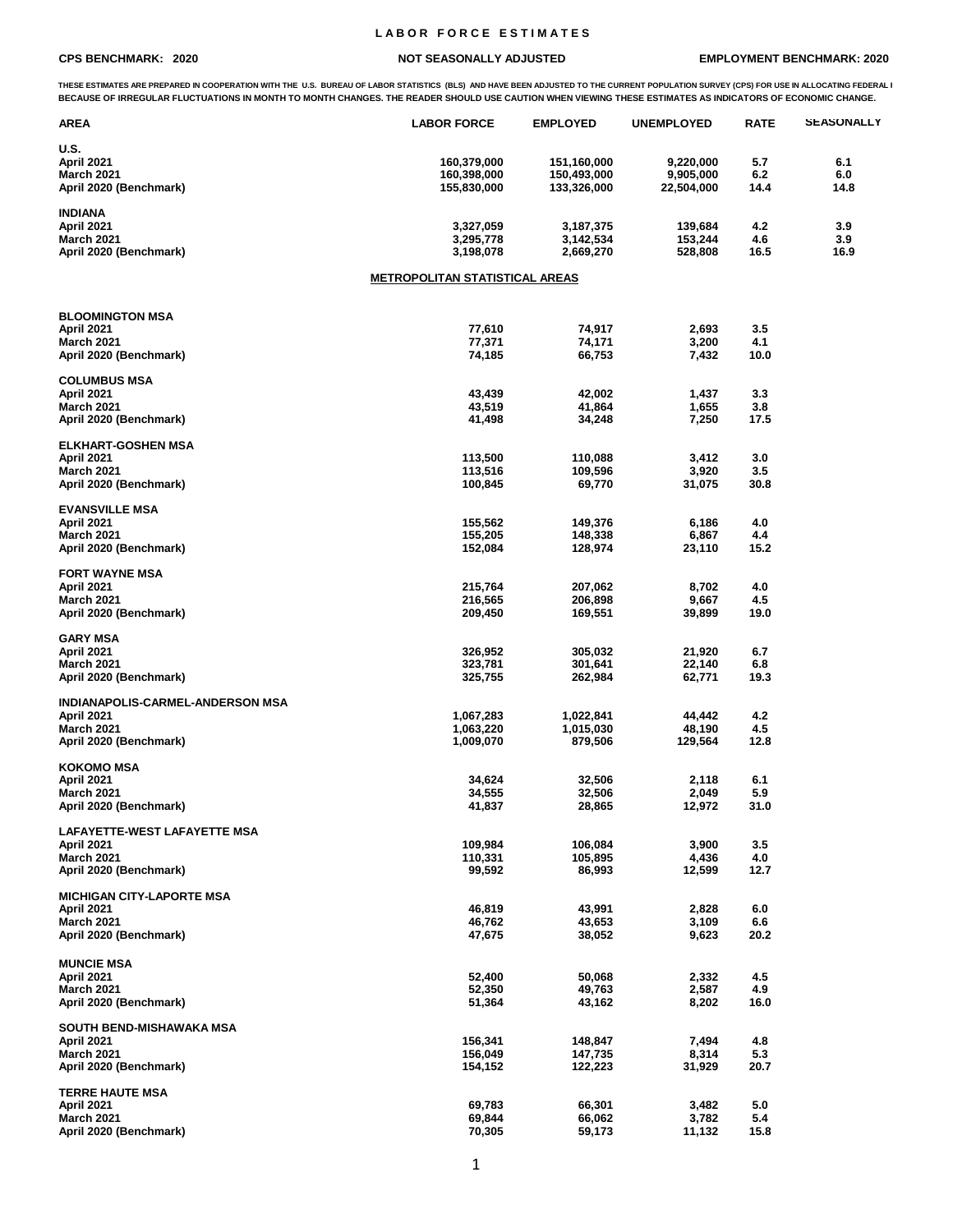| <b>AREA</b>                                                                                                  | <b>LABOR FORCE</b>            | <b>EMPLOYED</b>               | <b>UNEMPLOYED</b>        | <b>RATE</b>        |
|--------------------------------------------------------------------------------------------------------------|-------------------------------|-------------------------------|--------------------------|--------------------|
|                                                                                                              | <b>COUNTIES</b>               |                               |                          |                    |
| <b>ADAMS</b><br>April 2021<br><b>March 2021</b><br>April 2020 (Benchmark)                                    | 16,987<br>16,481<br>15,936    | 16,630<br>15,993<br>12,704    | 357<br>488<br>3,232      | 2.1<br>3.0<br>20.3 |
| <b>ALLEN (FORT WAYNE MSA)</b><br>April 2021<br><b>March 2021</b><br>April 2020 (Benchmark)                   | 184,612<br>185,391<br>179,706 | 176,808<br>176,787<br>144,723 | 7,804<br>8,604<br>34,983 | 4.2<br>4.6<br>19.5 |
| <b>BARTHOLOMEW (COLUMBUS MSA)</b><br>April 2021<br><b>March 2021</b><br>April 2020 (Benchmark)               | 43,439<br>43,519<br>41,498    | 42,002<br>41,864<br>34,248    | 1,437<br>1,655<br>7,250  | 3.3<br>3.8<br>17.5 |
| <b>BENTON (LAFAYETTE-WEST LAFAYETTE MSA)</b><br>April 2021<br><b>March 2021</b><br>April 2020 (Benchmark)    | 4,286<br>4,226<br>3,850       | 4,149<br>4,064<br>3,440       | 137<br>162<br>410        | 3.2<br>3.8<br>10.6 |
| <b>BLACKFORD</b><br>April 2021<br><b>March 2021</b><br>April 2020 (Benchmark)                                | 5,011<br>4,692<br>4,874       | 4,804<br>4,466<br>3,839       | 207<br>226<br>1,035      | 4.1<br>4.8<br>21.2 |
| BOONE (INDIANAPOLIS-CARMEL-ANDERSON MSA)<br>April 2021<br><b>March 2021</b><br>April 2020 (Benchmark)        | 35,698<br>35,567<br>32,764    | 34,802<br>34,482<br>29,937    | 896<br>1,085<br>2,827    | 2.5<br>3.1<br>8.6  |
| <b>BROWN (INDIANAPOLIS-CARMEL-ANDERSON MSA)</b><br>April 2021<br><b>March 2021</b><br>April 2020 (Benchmark) | 7,500<br>7,492<br>7,313       | 7,191<br>7,150<br>6,177       | 309<br>342<br>1,136      | 4.1<br>4.6<br>15.5 |
| <b>CARROLL (LAFAYETTE-WEST LAFAYETTE MSA)</b><br>April 2021<br><b>March 2021</b><br>April 2020 (Benchmark)   | 9,674<br>9,616<br>9,074       | 9,364<br>9,257<br>7,726       | 310<br>359<br>1,348      | 3.2<br>3.7<br>14.9 |
| <b>CASS</b><br>April 2021<br><b>March 2021</b><br>April 2020 (Benchmark)                                     | 18,252<br>17,327<br>17,551    | 17,592<br>16,587<br>14,743    | 660<br>740<br>2,808      | 3.6<br>4.3<br>16.0 |
| <b>CLARK (LOUISVILLE MSA)</b><br>April 2021<br><b>March 2021</b><br>April 2020 (Benchmark)                   | 60,571<br>60,886<br>59,573    | 58,274<br>58,225<br>49,425    | 2,297<br>2,661<br>10,148 | 3.8<br>4.4<br>17.0 |
| <b>CLAY (TERRE HAUTE MSA)</b><br>April 2021<br><b>March 2021</b><br>April 2020 (Benchmark)                   | 11,186<br>11,155<br>10,991    | 10,664<br>10,613<br>9,517     | 522<br>542<br>1,474      | 4.7<br>4.9<br>13.4 |
| <b>CLINTON</b><br>April 2021<br><b>March 2021</b><br>April 2020 (Benchmark)                                  | 17,000<br>16,592<br>15,743    | 16,450<br>16,006<br>13,713    | 550<br>586<br>2,030      | 3.2<br>3.5<br>12.9 |
| <b>CRAWFORD</b><br>April 2021<br><b>March 2021</b><br>April 2020 (Benchmark)                                 | 4,770<br>4,797<br>4,718       | 4,574<br>4,566<br>4,013       | 196<br>231<br>705        | 4.1<br>4.8<br>14.9 |
| <b>DAVIESS</b><br>April 2021<br><b>March 2021</b><br>April 2020 (Benchmark)                                  | 16,565<br>16,469<br>15,683    | 16,145<br>15,977<br>14,511    | 420<br>492<br>1,172      | 2.5<br>3.0<br>7.5  |
| <b>DEARBORN (CINCINNATI MSA)</b><br>April 2021<br><b>March 2021</b><br>April 2020 (Benchmark)                | 25,094<br>24,911<br>24,755    | 24,212<br>23,809<br>20,491    | 882<br>1,102<br>4,264    | 3.5<br>4.4<br>17.2 |
| <b>DECATUR</b><br>April 2021<br><b>March 2021</b><br>April 2020 (Benchmark)                                  | 15,640<br>14,756<br>14,574    | 15,174<br>14,188<br>10,876    | 466<br>568<br>3,698      | 3.0<br>3.8<br>25.4 |
| <b>DEKALB</b><br>April 2021<br><b>March 2021</b><br>April 2020 (Benchmark)                                   | 22,726<br>21,873<br>21,939    | 22,054<br>21,078<br>17,308    | 672<br>795<br>4,631      | 3.0<br>3.6<br>21.1 |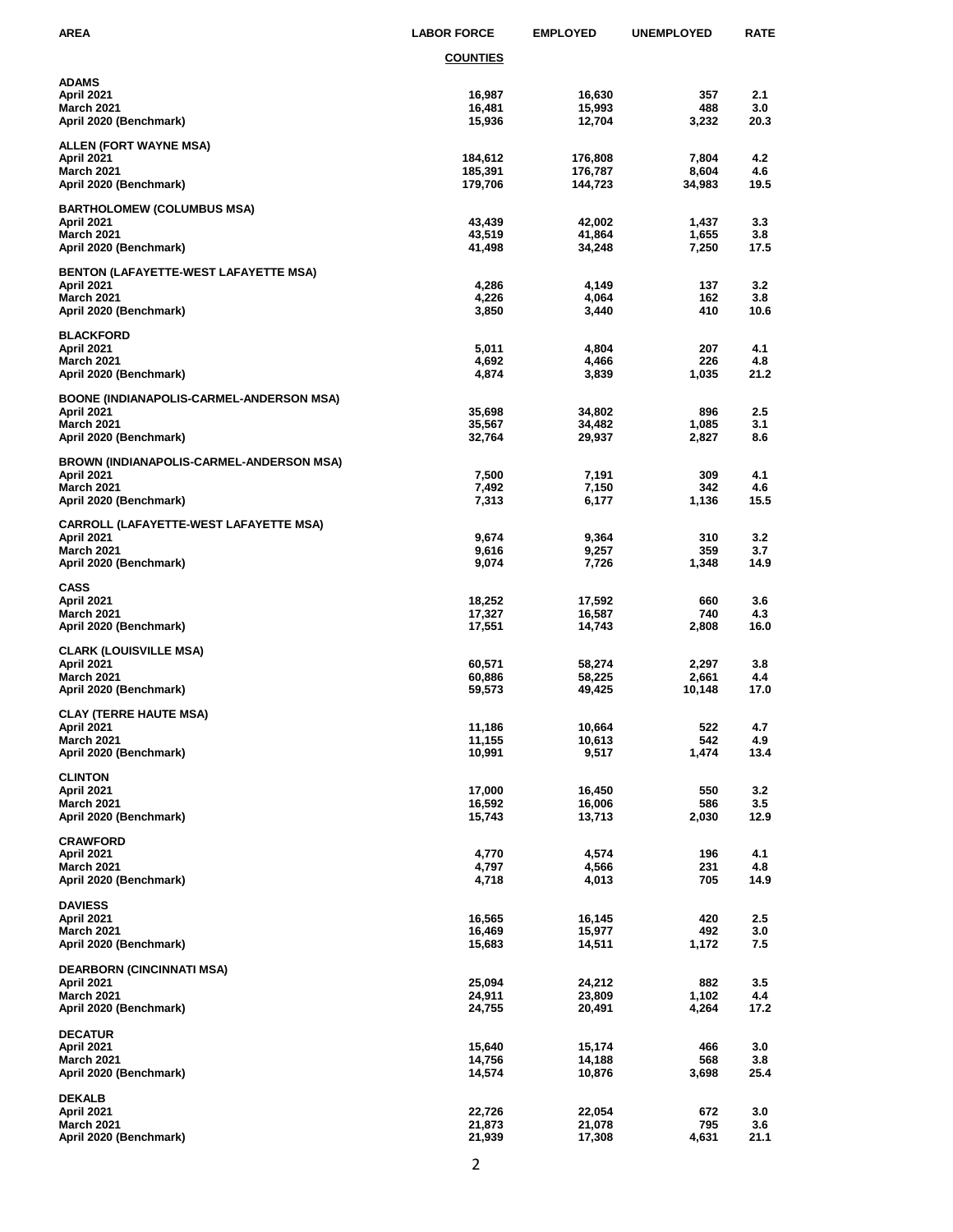| <b>AREA</b>                                         | <b>LABOR FORCE</b> | <b>EMPLOYED</b>  | <b>UNEMPLOYED</b> | <b>RATE</b> |
|-----------------------------------------------------|--------------------|------------------|-------------------|-------------|
| <b>DELAWARE (MUNCIE MSA)</b>                        |                    |                  |                   |             |
| April 2021                                          | 52,400             | 50,068           | 2,332             | 4.5         |
| <b>March 2021</b>                                   | 52,350             | 49,763           | 2,587             | 4.9         |
| April 2020 (Benchmark)                              | 51,364             | 43,162           | 8,202             | 16.0        |
| <b>DUBOIS</b>                                       |                    |                  |                   |             |
| April 2021                                          | 23,184             | 22,535           | 649               | 2.8         |
| <b>March 2021</b>                                   | 22,187             | 21,442           | 745               | 3.4         |
| April 2020 (Benchmark)                              | 21,763             | 19,655           | 2,108             | 9.7         |
| ELKHART (ELKHART-GOSHEN MSA)                        |                    |                  |                   |             |
| April 2021                                          | 113,500            | 110,088          | 3,412             | 3.0         |
| <b>March 2021</b>                                   | 113,516            | 109,596          | 3,920             | 3.5         |
| April 2020 (Benchmark)                              | 100,845            | 69,770           | 31,075            | 30.8        |
| <b>FAYETTE</b>                                      |                    |                  |                   |             |
| April 2021                                          | 8,968              | 8,521            | 447               | 5.0         |
| <b>March 2021</b>                                   | 8,484              | 8,006            | 478               | 5.6         |
| April 2020 (Benchmark)                              | 8,940              | 6,837            | 2,103             | 23.5        |
| <b>FLOYD (LOUISVILLE MSA)</b>                       |                    |                  |                   |             |
| April 2021                                          | 40,816             | 39,459           | 1,357             | 3.3         |
| <b>March 2021</b>                                   | 40,987             | 39,403           | 1,584             | 3.9         |
| April 2020 (Benchmark)                              | 39,581             | 33,474           | 6,107             | 15.4        |
| <b>FOUNTAIN</b>                                     |                    |                  |                   |             |
| April 2021                                          | 7,866              | 7,612            | 254               | 3.2         |
| <b>March 2021</b>                                   | 7,601              | 7,278            | 323               | 4.2         |
| April 2020 (Benchmark)                              | 7,306              | 5,974            | 1,332             | 18.2        |
|                                                     |                    |                  |                   |             |
| <b>FRANKLIN</b><br>April 2021                       | 11,185             | 10,833           | 352               | 3.1         |
| <b>March 2021</b>                                   | 11,307             | 10,853           | 454               | 4.0         |
| April 2020 (Benchmark)                              | 10,844             | 8,990            | 1,854             | 17.1        |
|                                                     |                    |                  |                   |             |
| <b>FULTON</b>                                       |                    |                  |                   |             |
| April 2021<br><b>March 2021</b>                     | 9,821<br>9,207     | 9,427<br>8,776   | 394<br>431        | 4.0<br>4.7  |
| April 2020 (Benchmark)                              | 9,651              | 8,149            | 1,502             | 15.6        |
|                                                     |                    |                  |                   |             |
| <b>GIBSON</b>                                       |                    |                  |                   |             |
| April 2021                                          | 19,370             | 18,793           | 577               | 3.0         |
| <b>March 2021</b><br>April 2020 (Benchmark)         | 19,242<br>18,806   | 18,574<br>15,242 | 668<br>3,564      | 3.5<br>19.0 |
|                                                     |                    |                  |                   |             |
| <b>GRANT</b>                                        |                    |                  |                   |             |
| April 2021                                          | 32,923             | 31,677           | 1,246             | 3.8         |
| <b>March 2021</b>                                   | 32,024             | 30,617           | 1,407             | 4.4         |
| April 2020 (Benchmark)                              | 31,427             | 27,131           | 4,296             | 13.7        |
| <b>GREENE</b>                                       |                    |                  |                   |             |
| April 2021                                          | 13,347             | 12,788           | 559               | 4.2         |
| <b>March 2021</b>                                   | 13,203             | 12,563           | 640               | 4.8         |
| April 2020 (Benchmark)                              | 12,670             | 11,156           | 1,514             | 11.9        |
| HAMILTON (INDIANAPOLIS-CARMEL-ANDERSON MSA)         |                    |                  |                   |             |
| April 2021                                          | 183,804            | 179,030          | 4,774             | 2.6         |
| <b>March 2021</b>                                   | 183,225            | 177,662          | 5,563             | 3.0         |
| April 2020 (Benchmark)                              | 170,511            | 153,945          | 16,566            | 9.7         |
| HANCOCK (INDIANAPOLIS-CARMEL-ANDERSON MSA)          |                    |                  |                   |             |
| April 2021                                          | 40,225             | 38,999           | 1,226             | 3.0         |
| <b>March 2021</b>                                   | 40,066             | 38,654           | 1,412             | 3.5         |
| April 2020 (Benchmark)                              | 38,638             | 33,545           | 5,093             | 13.2        |
| <b>HARRISON (LOUISVILLE MSA)</b>                    |                    |                  |                   |             |
| April 2021                                          | 19,687             | 19,098           | 589               | 3.0         |
| <b>March 2021</b>                                   | 19,800             | 19,065           | 735               | 3.7         |
| April 2020 (Benchmark)                              | 19,192             | 16,204           | 2,988             | 15.6        |
| <b>HENDRICKS (INDIANAPOLIS-CARMEL-ANDERSON MSA)</b> |                    |                  |                   |             |
| April 2021                                          | 89,887             | 87,198           | 2,689             | 3.0         |
| <b>March 2021</b>                                   | 89,597             | 86,521           | 3,076             | 3.4         |
| April 2020 (Benchmark)                              | 83,454             | 74,988           | 8,466             | 10.1        |
| <b>HENRY</b>                                        |                    |                  |                   |             |
| April 2021                                          | 22,077             | 21,269           | 808               | 3.7         |
| <b>March 2021</b>                                   | 21,467             | 20,546           | 921               | 4.3         |
| April 2020 (Benchmark)                              | 21,914             | 18,429           | 3,485             | 15.9        |
|                                                     |                    |                  |                   |             |
| <b>HOWARD (KOKOMO MSA)</b><br>April 2021            | 34.624             | 32,506           | 2,118             | 6.1         |
| <b>March 2021</b>                                   | 34,555             | 32,506           | 2,049             | 5.9         |
| April 2020 (Benchmark)                              | 41,837             | 28,865           | 12,972            | 31.0        |
|                                                     |                    |                  |                   |             |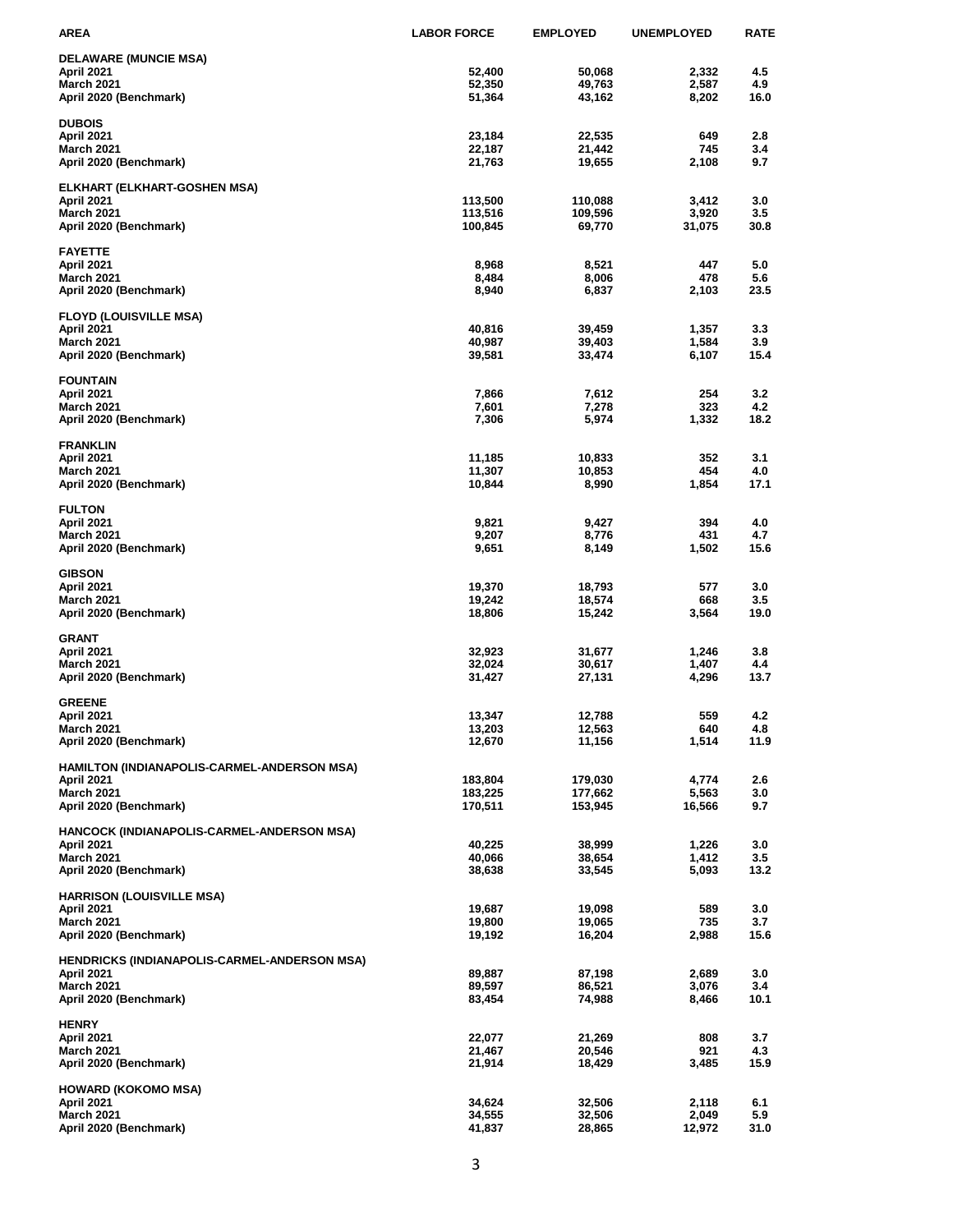| <b>AREA</b>                                       | <b>LABOR FORCE</b> | <b>EMPLOYED</b>    | <b>UNEMPLOYED</b> | <b>RATE</b> |
|---------------------------------------------------|--------------------|--------------------|-------------------|-------------|
| <b>HUNTINGTON</b>                                 |                    |                    |                   |             |
| April 2021                                        | 18,269             | 17,726             | 543               | 3.0         |
| <b>March 2021</b>                                 | 18,075             | 17,395             | 680               | 3.8         |
| April 2020 (Benchmark)                            | 17,691             | 14,348             | 3,343             | 18.9        |
| <b>JACKSON</b>                                    |                    |                    |                   |             |
| April 2021                                        | 22,920             | 22,154             | 766               | 3.3         |
| <b>March 2021</b>                                 | 23,620             | 22,689             | 931               | 3.9         |
| April 2020 (Benchmark)                            | 21,921             | 17,010             | 4,911             | 22.4        |
| <b>JASPER (GARY MSA)</b>                          |                    |                    |                   |             |
| April 2021                                        | 15,276             | 14,634             | 642               | 4.2         |
| <b>March 2021</b>                                 | 15,092             | 14,348             | 744               | 4.9         |
| April 2020 (Benchmark)                            | 15,008             | 12,651             | 2,357             | 15.7        |
| <b>JAY</b>                                        |                    |                    |                   |             |
| April 2021                                        | 9,364              | 9,113              | 251               | 2.7         |
| <b>March 2021</b>                                 | 8,513              | 8,188              | 325               | 3.8         |
| April 2020 (Benchmark)                            | 8,699              | 6,976              | 1,723             | 19.8        |
| <b>JEFFERSON</b>                                  |                    |                    |                   |             |
| April 2021                                        | 15,231             | 14,683             | 548               | 3.6         |
| <b>March 2021</b>                                 | 14,849             | 14,220             | 629               | 4.2         |
| April 2020 (Benchmark)                            | 14,849             | 11,670             | 3,179             | 21.4        |
| <b>JENNINGS</b>                                   |                    |                    |                   |             |
| April 2021                                        | 13,631             | 13,025             | 606               | 4.4         |
| <b>March 2021</b>                                 | 13,534             | 12,866             | 668               | 4.9         |
| April 2020 (Benchmark)                            | 13,557             | 10,525             | 3,032             | 22.4        |
| JOHNSON (INDIANAPOLIS-CARMEL-ANDERSON MSA)        |                    |                    |                   |             |
| April 2021                                        | 82,235             | 79,692             | 2,543             | 3.1         |
| <b>March 2021</b>                                 | 81,893             | 79,006             | 2,887             | 3.5         |
| April 2020 (Benchmark)                            | 78,591             | 68,549             | 10,042            | 12.8        |
| <b>KNOX</b>                                       |                    |                    |                   |             |
| April 2021                                        | 18,516             | 17,924             | 592               | 3.2         |
| <b>March 2021</b>                                 | 18,322             | 17,635             | 687               | 3.7         |
| April 2020 (Benchmark)                            | 17,428             | 14,790             | 2,638             | 15.1        |
| <b>KOSCIUSKO</b>                                  |                    |                    |                   |             |
| April 2021                                        | 42,798             | 41,538             | 1,260             | 2.9         |
| March 2021                                        | 40,296             | 38,805             | 1,491             | 3.7         |
| April 2020 (Benchmark)                            | 41,456             | 34,050             | 7,406             | 17.9        |
| <b>LAGRANGE</b>                                   |                    |                    |                   |             |
| April 2021                                        | 19,797             | 19,350             | 447               | 2.3         |
| <b>March 2021</b>                                 | 19,046             | 18,495             | 551               | 2.9<br>32.7 |
| April 2020 (Benchmark)                            | 17,654             | 11,888             | 5,766             |             |
| LAKE (GARY MSA)                                   |                    |                    |                   |             |
| April 2021                                        | 222,666            | 205,658            | 17,008            | 7.6         |
| <b>March 2021</b>                                 | 220,324            | 203,505            | 16,819            | 7.6         |
| April 2020 (Benchmark)                            | 222,338            | 177,274            | 45,064            | 20.3        |
| LA PORTE (MICHIGAN CITY-LAPORTE MSA)              |                    |                    |                   |             |
| <b>April 2021</b>                                 | 46,819             | 43,991             | 2,828             | 6.0         |
| <b>March 2021</b>                                 | 46,762             | 43,653             | 3,109             | 6.6         |
| April 2020 (Benchmark)                            | 47,675             | 38,052             | 9,623             | 20.2        |
| <b>LAWRENCE</b>                                   |                    |                    |                   |             |
| April 2021                                        | 20,873             | 20,045             | 828               | 4.0         |
| <b>March 2021</b><br>April 2020 (Benchmark)       | 20,450<br>20,315   | 19,511             | 939<br>3,382      | 4.6<br>16.6 |
|                                                   |                    | 16,933             |                   |             |
| <b>MADISON (INDIANAPOLIS-CARMEL-ANDERSON MSA)</b> |                    |                    |                   |             |
| April 2021                                        | 58,348             | 55,460             | 2,888             | 4.9         |
| <b>March 2021</b><br>April 2020 (Benchmark)       | 58,090<br>57,914   | 54,957<br>47,710   | 3,133<br>10,204   | 5.4<br>17.6 |
|                                                   |                    |                    |                   |             |
| MARION (INDIANAPOLIS-CARMEL-ANDERSON MSA)         |                    |                    |                   |             |
| <b>April 2021</b>                                 | 494,874            | 468,411            | 26,463            | 5.3         |
| <b>March 2021</b><br>April 2020 (Benchmark)       | 492,947<br>467,819 | 465,186<br>402,675 | 27,761<br>65,144  | 5.6<br>13.9 |
|                                                   |                    |                    |                   |             |
| <b>MARSHALL</b>                                   |                    |                    |                   |             |
| April 2021                                        | 22,922             | 22,230             | 692               | 3.0         |
| <b>March 2021</b><br>April 2020 (Benchmark)       | 22,249<br>22,601   | 21,386<br>18,729   | 863<br>3,872      | 3.9<br>17.1 |
|                                                   |                    |                    |                   |             |
| <b>MARTIN</b>                                     |                    |                    |                   |             |
| April 2021<br><b>March 2021</b>                   | 5,282<br>5,392     | 5,127<br>5,212     | 155<br>180        | 2.9<br>3.3  |
| April 2020 (Benchmark)                            | 5,184              | 4,783              | 401               | 7.7         |
|                                                   |                    |                    |                   |             |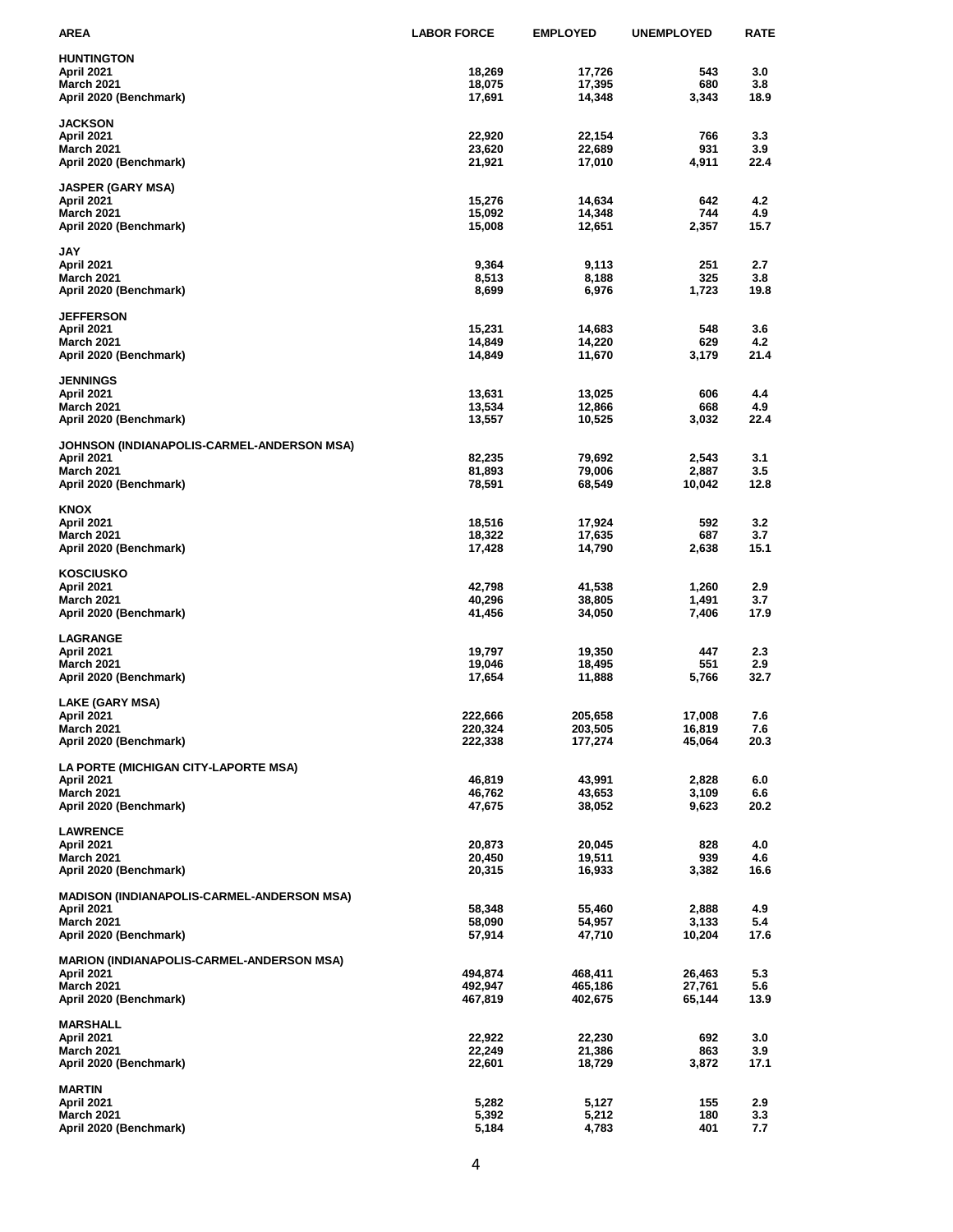| <b>AREA</b>                                      | <b>LABOR FORCE</b> | <b>EMPLOYED</b> | <b>UNEMPLOYED</b> | <b>RATE</b> |
|--------------------------------------------------|--------------------|-----------------|-------------------|-------------|
| <b>MIAMI</b>                                     |                    |                 |                   |             |
| April 2021                                       | 15,340             | 14,631          | 709               | 4.6         |
| <b>March 2021</b>                                | 14,490             | 13,752          | 738               | 5.1         |
| April 2020 (Benchmark)                           | 15,550             | 12,207          | 3,343             | 21.5        |
| <b>MONROE (BLOOMINGTON MSA)</b>                  |                    |                 |                   |             |
| April 2021                                       | 68,560             | 66,277          | 2,283             | 3.3         |
| <b>March 2021</b>                                | 68,407             | 65,643          | 2,764             | 4.0         |
| April 2020 (Benchmark)                           | 65,472             | 59,056          | 6,416             | 9.8         |
| <b>MONTGOMERY</b>                                |                    |                 |                   |             |
| <b>April 2021</b>                                | 18,768             | 18,229          | 539               | 2.9         |
| <b>March 2021</b>                                | 18,340             | 17,689          | 651               | 3.5         |
| April 2020 (Benchmark)                           | 17,879             | 15,979          | 1,900             | 10.6        |
| <b>MORGAN (INDIANAPOLIS-CARMEL-ANDERSON MSA)</b> |                    |                 |                   |             |
| April 2021                                       | 35,660             | 34,466          | 1,194             | 3.3         |
| <b>March 2021</b>                                | 35,560             | 34,189          | 1,371             | 3.9         |
| April 2020 (Benchmark)                           | 33,355             | 29,635          | 3,720             | 11.2        |
| <b>NEWTON (GARY MSA)</b>                         |                    |                 |                   |             |
| April 2021                                       | 6,448              | 6,169           | 279               | 4.3         |
| <b>March 2021</b>                                | 6,362              | 6,049           | 313               | 4.9         |
| April 2020 (Benchmark)                           | 6,288              | 5,332           | 956               | 15.2        |
| <b>NOBLE</b>                                     |                    |                 |                   |             |
| April 2021                                       | 23,753             | 22,934          | 819               | 3.4         |
| <b>March 2021</b>                                | 22,205             | 21,303          | 902               | 4.1         |
| April 2020 (Benchmark)                           | 23,737             | 16,877          | 6,860             | 28.9        |
| <b>OHIO (CINCINNATI MSA)</b>                     |                    |                 |                   |             |
| <b>April 2021</b>                                | 3,116              | 3,020           | 96                | 3.1         |
| <b>March 2021</b>                                | 3,099              | 2,976           | 123               | 4.0         |
| April 2020 (Benchmark)                           | 3,063              | 2,554           | 509               | 16.6        |
| <b>ORANGE</b>                                    |                    |                 |                   |             |
| April 2021                                       | 8,622              | 8,211           | 411               | 4.8         |
| <b>March 2021</b>                                | 8,297              | 7,827           | 470               | 5.7         |
| April 2020 (Benchmark)                           | 8,223              | 6,002           | 2,221             | 27.0        |
| <b>OWEN (BLOOMINGTON MSA)</b>                    |                    |                 |                   |             |
| April 2021                                       | 9,050              | 8,640           | 410               | 4.5         |
| <b>March 2021</b>                                | 8,964              | 8,528           | 436               | 4.9         |
| April 2020 (Benchmark)                           | 8,713              | 7,697           | 1,016             | 11.7        |
| <b>PARKE</b>                                     |                    |                 |                   |             |
| April 2021                                       | 6,796              | 6,534           | 262               | 3.9         |
| <b>March 2021</b>                                | 6,561              | 6,277           | 284               | 4.3         |
| April 2020 (Benchmark)                           | 6,337              | 5,635           | 702               | 11.1        |
| <b>PERRY</b>                                     |                    |                 |                   |             |
| April 2021                                       | 9,358              | 9,039           | 319               | 3.4         |
| <b>March 2021</b>                                | 9,035              | 8,663           | 372               | 4.1         |
| April 2020 (Benchmark)                           | 8,836              | 7,382           | 1,454             | 16.5        |
| <b>PIKE</b>                                      |                    |                 |                   |             |
| April 2021                                       | 6,157              | 5,920           | 237               | 3.8         |
| <b>March 2021</b>                                | 6,327              | 6,048           | 279               | 4.4         |
| April 2020 (Benchmark)                           | 5,932              | 5,123           | 809               | 13.6        |
| <b>PORTER (GARY MSA)</b>                         |                    |                 |                   |             |
| April 2021                                       | 82,562             | 78,571          | 3,991             | 4.8         |
| March 2021                                       | 82,003             | 77,739          | 4,264             | 5.2         |
| April 2020 (Benchmark)                           | 82,121             | 67,727          | 14,394            | 17.5        |
| POSEY (EVANSVILLE MSA)                           |                    |                 |                   |             |
| April 2021                                       | 12,784             | 12,367          | 417               | 3.3         |
| <b>March 2021</b>                                | 12,688             | 12,234          | 454               | 3.6         |
| April 2020 (Benchmark)                           | 11,985             | 10,605          | 1,380             | 11.5        |
| <b>PULASKI</b>                                   |                    |                 |                   |             |
| April 2021                                       | 6,536              | 6,311           | 225               | 3.4         |
| <b>March 2021</b>                                | 6,298              | 6,044           | 254               | 4.0         |
| April 2020 (Benchmark)                           | 6,352              | 5,451           | 901               | 14.2        |
| PUTNAM (INDIANAPOLIS-CARMEL-ANDERSON MSA)        |                    |                 |                   |             |
| <b>April 2021</b>                                | 16,296             | 15,649          | 647               | 4.0         |
| <b>March 2021</b>                                | 16,150             | 15,485          | 665               | 4.1         |
| April 2020 (Benchmark)                           | 15,575             | 13,467          | 2,108             | 13.5        |
|                                                  |                    |                 |                   |             |
| <b>RANDOLPH</b><br>April 2021                    | 11,133             | 10,724          | 409               | 3.7         |
| March 2021                                       | 10,993             | 10,496          | 497               | 4.5         |
| April 2020 (Benchmark)                           | 11,114             | 9,322           | 1,792             | 16.1        |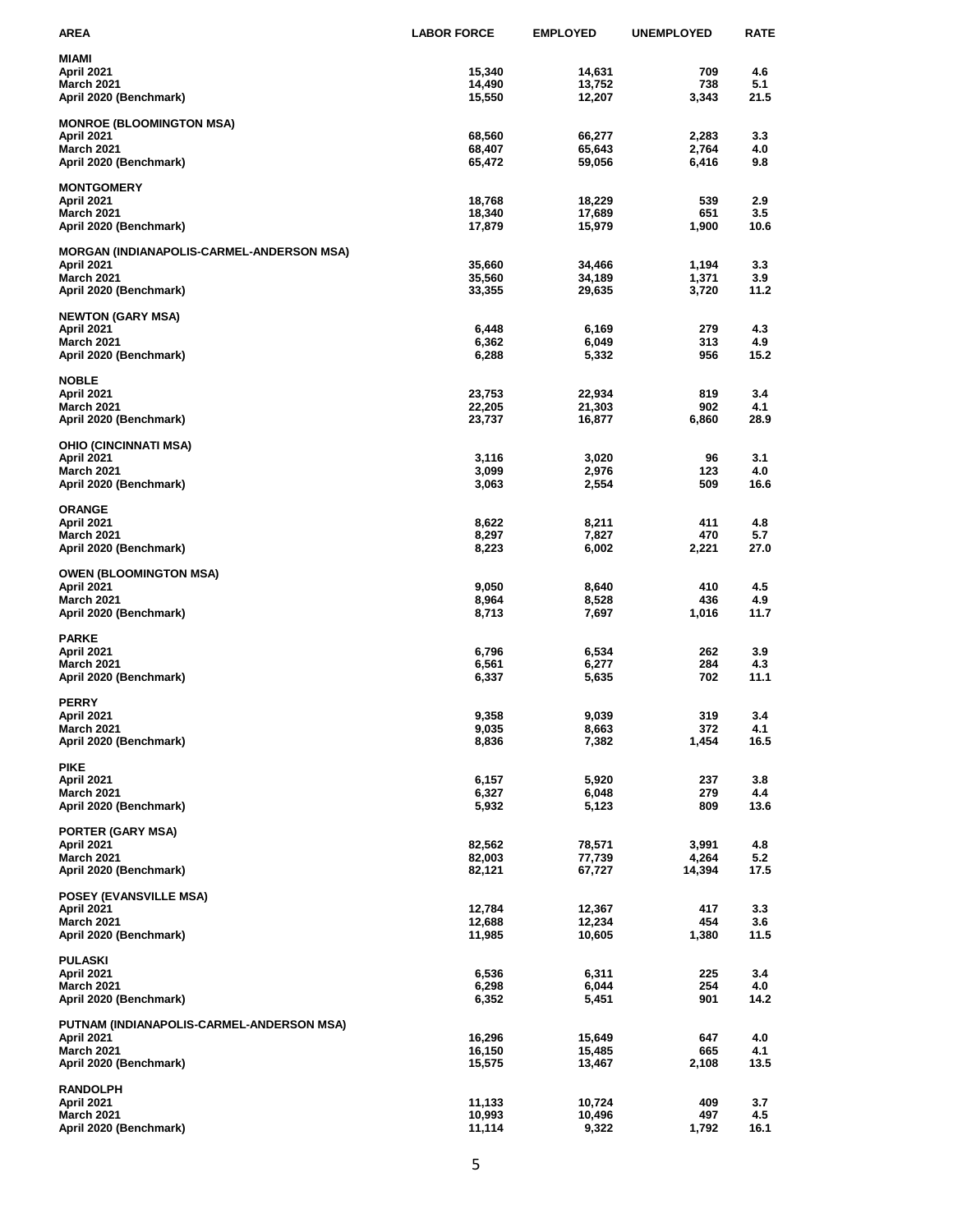| <b>AREA</b>                               | <b>LABOR FORCE</b> | <b>EMPLOYED</b> | <b>UNEMPLOYED</b> | <b>RATE</b> |
|-------------------------------------------|--------------------|-----------------|-------------------|-------------|
| <b>RIPLEY</b>                             |                    |                 |                   |             |
| April 2021                                | 14,274             | 13,845          | 429               | 3.0         |
| <b>March 2021</b>                         | 13,801             | 13,268          | 533               | 3.9         |
| April 2020 (Benchmark)                    | 13,943             | 11,581          | 2,362             | 16.9        |
| <b>RUSH</b>                               |                    |                 |                   |             |
| April 2021                                | 8,876              | 8,578           | 298               | 3.4         |
| <b>March 2021</b>                         | 8,463              | 8,134           | 329               | 3.9         |
| April 2020 (Benchmark)                    | 8,581              | 7,060           | 1,521             | 17.7        |
| SAINT JOSEPH (SOUTH BEND-MISHAWAKA MSA)   |                    |                 |                   |             |
| April 2021                                | 132,823            | 126,343         | 6,480             | 4.9         |
| <b>March 2021</b>                         | 132,417            | 125,343         | 7,074             | 5.3         |
| April 2020 (Benchmark)                    | 129,310            | 103,747         | 25,563            | 19.8        |
| <b>SCOTT (LOUISVILLE MSA)</b>             |                    |                 |                   |             |
| April 2021                                | 10,308             | 9,865           | 443               | 4.3         |
| <b>March 2021</b>                         | 10,355             | 9,847           | 508               | 4.9         |
| April 2020 (Benchmark)                    | 10,751             | 8,371           | 2,380             | 22.1        |
| SHELBY (INDIANAPOLIS-CARMEL-ANDERSON MSA) |                    |                 |                   |             |
| April 2021                                | 22,756             | 21,943          | 813               | 3.6         |
| <b>March 2021</b>                         | 22,633             | 21,738          | 895               | 4.0         |
| April 2020 (Benchmark)                    | 23,136             | 18,878          | 4,258             | 18.4        |
| <b>SPENCER</b>                            |                    |                 |                   |             |
| April 2021                                | 10,767             | 10,446          | 321               | 3.0         |
| <b>March 2021</b>                         | 9,979              | 9,561           | 418               | 4.2         |
| April 2020 (Benchmark)                    | 9,921              | 8,656           | 1,265             | 12.8        |
| <b>STARKE</b>                             |                    |                 |                   |             |
| April 2021                                | 9,936              | 9,453           | 483               | 4.9         |
| <b>March 2021</b>                         | 9,503              | 8,987           | 516               | 5.4         |
| April 2020 (Benchmark)                    | 9,379              | 7,626           | 1,753             | 18.7        |
| <b>STEUBEN</b>                            |                    |                 |                   |             |
| April 2021                                | 20,803             | 20,210          | 593               | 2.9         |
| <b>March 2021</b>                         | 19,374             | 18,662          | 712               | 3.7         |
| April 2020 (Benchmark)                    | 18,859             | 15,048          | 3,811             | 20.2        |
| <b>SULLIVAN (TERRE HAUTE MSA)</b>         |                    |                 |                   |             |
| April 2021                                | 7,654              | 7,323           | 331               | 4.3         |
| <b>March 2021</b>                         | 7,628              | 7,248           | 380               | 5.0         |
| April 2020 (Benchmark)                    | 7,685              | 6,544           | 1,141             | 14.8        |
| <b>SWITZERLAND</b>                        |                    |                 |                   |             |
| April 2021                                | 4,960              | 4,757           | 203               | 4.1         |
| <b>March 2021</b>                         | 4,604              | 4,373           | 231               | 5.0         |
| April 2020 (Benchmark)                    | 4,946              | 4,059           | 887               | 17.9        |
| TIPPECANOE (LAFAYETTE-WEST LAFAYETTE MSA) |                    |                 |                   |             |
| April 2021                                | 96,024             | 92,571          | 3,453             | 3.6         |
| <b>March 2021</b>                         | 96,489             | 92,574          | 3,915             | 4.1         |
| April 2020 (Benchmark)                    | 86,668             | 75,827          | 10,841            | 12.5        |
| <b>TIPTON</b>                             |                    |                 |                   |             |
| April 2021                                | 9,191              | 8,906           | 285               | 3.1         |
| <b>March 2021</b>                         | 8,790              | 8,515           | 275               | 3.1         |
| April 2020 (Benchmark)                    | 8,709              | 7,041           | 1,668             | 19.2        |
| <b>UNION (CINCINNATI MSA)</b>             |                    |                 |                   |             |
| April 2021                                | 3,423              | 3,341           | 82                | 2.4         |
| March 2021                                | 3,378              | 3,266           | 112               | 3.3         |
| April 2020 (Benchmark)                    | 3,321              | 2,833           | 488               | 14.7        |
| <b>VANDERBURGH (EVANSVILLE MSA)</b>       |                    |                 |                   |             |
| April 2021                                | 90,772             | 86,770          | 4,002             | 4.4         |
| <b>March 2021</b>                         | 90,575             | 86,257          | 4,318             | 4.8         |
| April 2020 (Benchmark)                    | 88,364             | 74,293          | 14,071            | 15.9        |
| <b>VERMILLION (TERRE HAUTE MSA)</b>       |                    |                 |                   |             |
| April 2021                                | 6,374              | 6,062           | 312               | 4.9         |
| <b>March 2021</b>                         | 6,373              | 6,013           | 360               | 5.6         |
| April 2020 (Benchmark)                    | 6,453              | 5,412           | 1,041             | 16.1        |
| <b>VIGO (TERRE HAUTE MSA)</b>             |                    |                 |                   |             |
| April 2021                                | 44,569             | 42,252          | 2,317             | 5.2         |
| <b>March 2021</b>                         | 44,688             | 42,188          | 2,500             | 5.6         |
| April 2020 (Benchmark)                    | 45,176             | 37,700          | 7,476             | 16.5        |
| <b>WABASH</b>                             |                    |                 |                   |             |
| April 2021                                | 15,206             | 14,752          | 454               | 3.0         |
| <b>March 2021</b>                         | 14,111             | 13,569          | 542               | 3.8         |
| April 2020 (Benchmark)                    | 14,253             | 12,009          | 2,244             | 15.7        |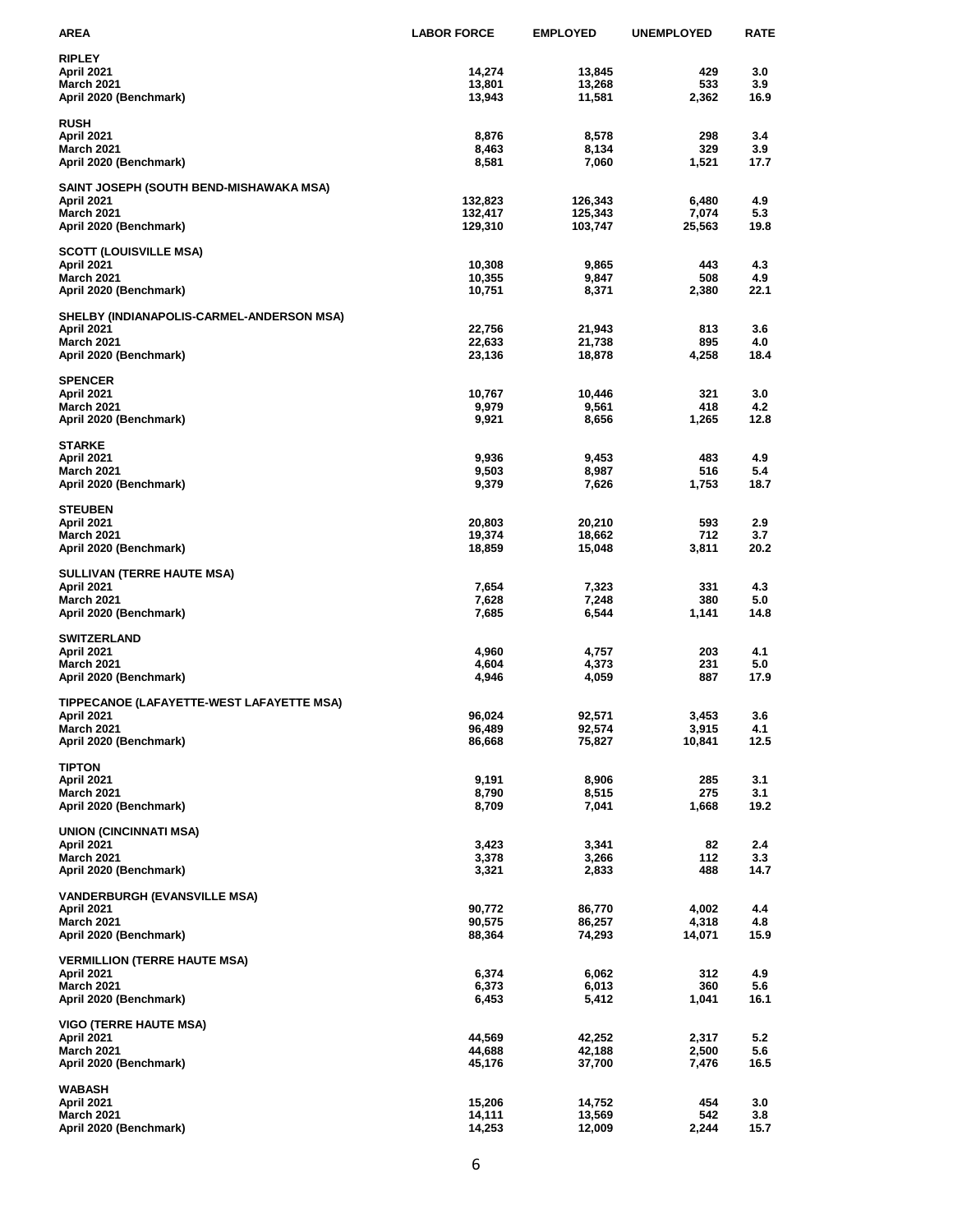| <b>AREA</b>                                 | <b>LABOR FORCE</b>                     | <b>EMPLOYED</b>  | <b>UNEMPLOYED</b> | <b>RATE</b> |
|---------------------------------------------|----------------------------------------|------------------|-------------------|-------------|
| <b>WARREN</b>                               |                                        |                  |                   |             |
| April 2021                                  | 4,123                                  | 4,001            | 122               | 3.0         |
| <b>March 2021</b><br>April 2020 (Benchmark) | 3,941<br>3,675                         | 3,801<br>3,216   | 140<br>459        | 3.6<br>12.5 |
|                                             |                                        |                  |                   |             |
| <b>WARRICK (EVANSVILLE MSA)</b>             |                                        |                  |                   |             |
| April 2021<br><b>March 2021</b>             | 31,514<br>31,457                       | 30,488<br>30,323 | 1,026<br>1,134    | 3.3<br>3.6  |
| April 2020 (Benchmark)                      | 30,060                                 | 26,097           | 3,963             | 13.2        |
|                                             |                                        |                  |                   |             |
| <b>WASHINGTON (LOUISVILLE MSA)</b>          | 13,213                                 |                  | 496               |             |
| April 2021<br><b>March 2021</b>             | 13,179                                 | 12,717<br>12,589 | 590               | 3.8<br>4.5  |
| April 2020 (Benchmark)                      | 13,120                                 | 10,825           | 2,295             | 17.5        |
|                                             |                                        |                  |                   |             |
| <b>WAYNE</b><br>April 2021                  | 31,511                                 | 30,265           | 1,246             | 4.0         |
| <b>March 2021</b>                           | 30,054                                 | 28,660           | 1,394             | 4.6         |
| April 2020 (Benchmark)                      | 29,151                                 | 25,073           | 4,078             | 14.0        |
| <b>WELLS (FORT WAYNE MSA)</b>               |                                        |                  |                   |             |
| April 2021                                  | 13,974                                 | 13,579           | 395               | 2.8         |
| <b>March 2021</b>                           | 13,959                                 | 13,490           | 469               | 3.4         |
| April 2020 (Benchmark)                      | 13,279                                 | 11,157           | 2,122             | 16.0        |
| <b>WHITE</b>                                |                                        |                  |                   |             |
| April 2021                                  | 13,376                                 | 12,991           | 385               | 2.9         |
| <b>March 2021</b>                           | 13,013                                 | 12,571           | 442<br>1,382      | 3.4<br>11.2 |
| April 2020 (Benchmark)                      | 12,356                                 | 10,974           |                   |             |
| <b>WHITLEY (FORT WAYNE MSA)</b>             |                                        |                  |                   |             |
| April 2021                                  | 17,178                                 | 16,675           | 503               | 2.9         |
| <b>March 2021</b><br>April 2020 (Benchmark) | 17,215<br>16,465                       | 16,621<br>13,671 | 594<br>2,794      | 3.5<br>17.0 |
|                                             |                                        |                  |                   |             |
|                                             | <b>CITIES (Population over 25,000)</b> |                  |                   |             |
| <b>ANDERSON CITY</b>                        |                                        |                  |                   |             |
| <b>April 2021</b><br><b>March 2021</b>      | 23,237<br>23,140                       | 21,749<br>21,552 | 1,488<br>1,588    | 6.4<br>6.9  |
| April 2020 (Benchmark)                      | 23,386                                 | 18,710           | 4,676             | 20.0        |
|                                             |                                        |                  |                   |             |
| <b>BLOOMINGTON CITY</b><br>April 2021       | 37,466                                 | 36,175           | 1,291             | 3.4         |
| March 2021                                  | 37,443                                 | 35,829           | 1,614             | 4.3         |
| April 2020 (Benchmark)                      | 35,632                                 | 32,234           | 3,398             | 9.5         |
| <b>BROWNSBURG TOWN</b>                      |                                        |                  |                   |             |
| April 2021                                  | 15,374                                 | 14,924           | 450               | 2.9         |
| <b>March 2021</b>                           | 15,267                                 | 14,808           | 459               | 3.0         |
| April 2020 (Benchmark)                      | 14,285                                 | 12,834           | 1,451             | 10.2        |
| <b>CARMEL CITY</b>                          |                                        |                  |                   |             |
| April 2021                                  | 53,867                                 | 52,594           | 1,273             | 2.4         |
| <b>March 2021</b>                           | 53,802<br>49,304                       | 52,192<br>45,225 | 1,610<br>4,079    | 3.0<br>8.3  |
| April 2020 (Benchmark)                      |                                        |                  |                   |             |
| <b>COLUMBUS CITY</b>                        |                                        |                  |                   |             |
| April 2021                                  | 24,826                                 | 24,008           | 818               | 3.3         |
| <b>March 2021</b><br>April 2020 (Benchmark) | 24,868<br>23,675                       | 23,929<br>19,576 | 939<br>4,099      | 3.8<br>17.3 |
|                                             |                                        |                  |                   |             |
| <b>CROWN POINT</b>                          |                                        |                  |                   |             |
| April 2021<br><b>March 2021</b>             | 14,888<br>14,870                       | 14,183<br>14,035 | 705<br>835        | 4.7<br>5.6  |
| April 2020 (Benchmark)                      | 15,345                                 | 12,226           | 3,119             | 20.3        |
|                                             |                                        |                  |                   |             |
| <b>EAST CHICAGO CITY</b><br>April 2021      | 9,885                                  | 8,619            | 1,266             | 12.8        |
| <b>March 2021</b>                           | 9,770                                  | 8,529            | 1,241             | 12.7        |
| April 2020 (Benchmark)                      | 9,563                                  | 7,429            | 2,134             | 22.3        |
| <b>ELKHART CITY</b>                         |                                        |                  |                   |             |
| April 2021                                  | 26,414                                 | 25,391           | 1,023             | 3.9         |
| <b>March 2021</b>                           | 26,576                                 | 25,278           | 1,298             | 4.9         |
| April 2020 (Benchmark)                      | 24,261                                 | 16,092           | 8,169             | 33.7        |
| <b>EVANSVILLE CITY</b>                      |                                        |                  |                   |             |
| April 2021                                  | 57,298                                 | 54,290           | 3,008             | 5.2         |
| <b>March 2021</b>                           | 57,151                                 | 53,969           | 3,182             | 5.6         |
| April 2020 (Benchmark)                      | 56,586                                 | 46,484           | 10,102            | 17.9        |
| <b>FISHERS CITY</b>                         |                                        |                  |                   |             |
| April 2021                                  | 52,363                                 | 50,977           | 1,386             | 2.6         |
| <b>March 2021</b><br>April 2020 (Benchmark) | 52,095<br>48,143                       | 50,588<br>43,834 | 1,507<br>4,309    | 2.9<br>9.0  |
|                                             |                                        |                  |                   |             |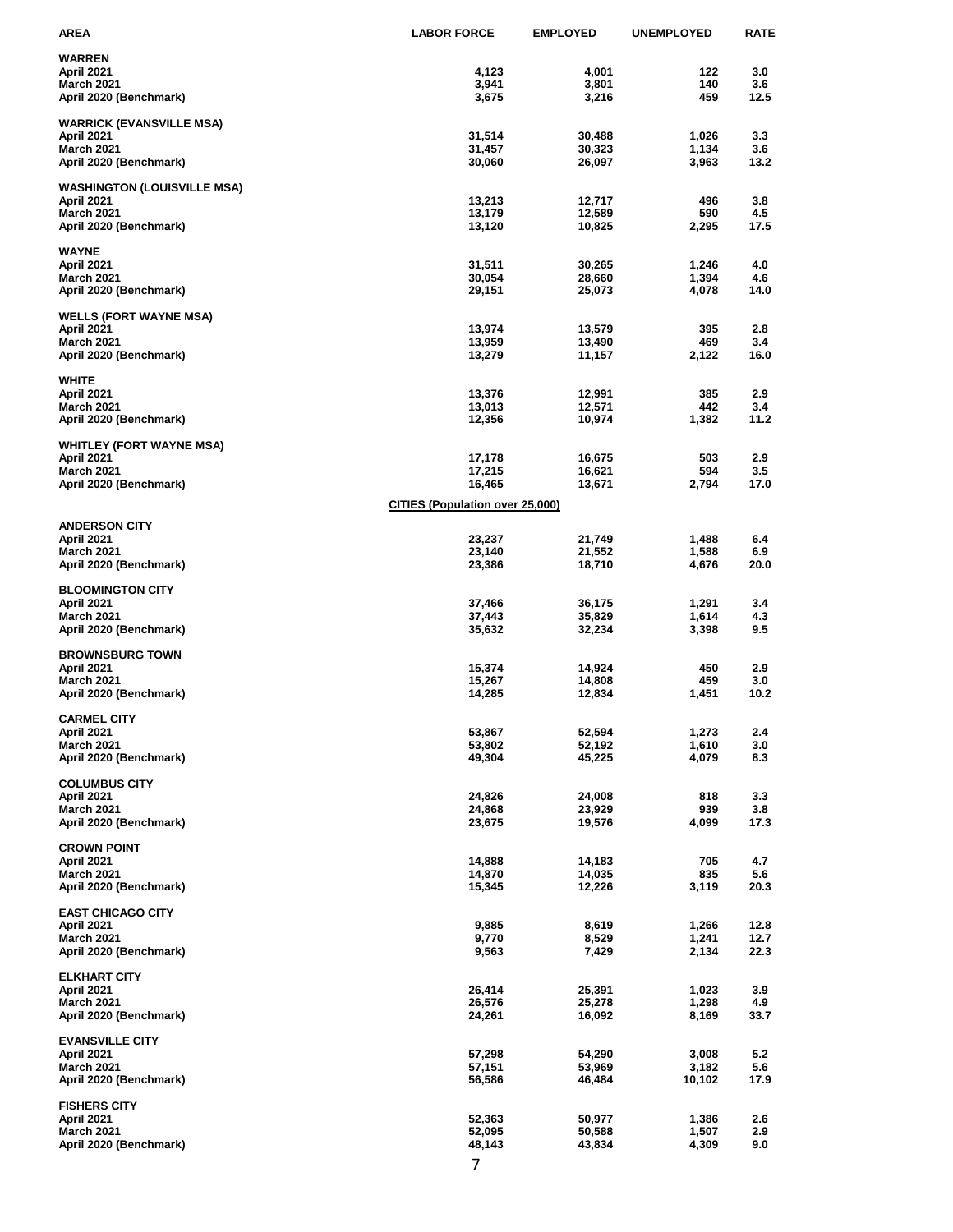| <b>AREA</b>                                 | <b>LABOR FORCE</b> | <b>EMPLOYED</b>  | <b>UNEMPLOYED</b> | <b>RATE</b> |
|---------------------------------------------|--------------------|------------------|-------------------|-------------|
| <b>FORT WAYNE CITY</b>                      |                    |                  |                   |             |
| April 2021                                  | 128,604            | 122,617          | 5,987             | 4.7         |
| <b>March 2021</b>                           | 129,185            | 122,603          | 6,582             | 5.1         |
| April 2020 (Benchmark)                      | 125,910            | 100,366          | 25,544            | 20.3        |
|                                             |                    |                  |                   |             |
| <b>FRANKLIN CITY</b>                        |                    |                  |                   |             |
| April 2021<br><b>March 2021</b>             | 12,280<br>12,219   | 11,835<br>11,733 | 445<br>486        | 3.6<br>4.0  |
| April 2020 (Benchmark)                      | 12,067             | 10,180           | 1,887             | 15.6        |
|                                             |                    |                  |                   |             |
| <b>GARY CITY</b>                            |                    |                  |                   |             |
| April 2021                                  | 27,045             | 23,105           | 3,940             | 14.6        |
| <b>March 2021</b>                           | 26,466             | 22,863           | 3,603             | 13.6        |
| April 2020 (Benchmark)                      | 26,214             | 19,916           | 6,298             | 24.0        |
|                                             |                    |                  |                   |             |
| <b>GOSHEN CITY</b><br>April 2021            | 18,016             | 17,501           | 515               | 2.9         |
| <b>March 2021</b>                           | 18,013             | 17,423           | 590               | 3.3         |
| April 2020 (Benchmark)                      | 16,465             | 11,092           | 5,373             | 32.6        |
|                                             |                    |                  |                   |             |
| <b>GREENWOOD CITY</b>                       |                    |                  |                   |             |
| April 2021                                  | 30,772             | 29,687           | 1,085             | 3.5         |
| <b>March 2021</b>                           | 30,605             | 29,431           | 1,174             | 3.8         |
| April 2020 (Benchmark)                      | 29,607             | 25,536           | 4,071             | 13.8        |
| <b>HAMMOND CITY</b>                         |                    |                  |                   |             |
| April 2021                                  | 33,192             | 30,305           | 2,887             | 8.7         |
| <b>March 2021</b>                           | 32,829             | 29,988           | 2,841             | 8.7         |
| April 2020 (Benchmark)                      | 32,344             | 26,123           | 6,221             | 19.2        |
|                                             |                    |                  |                   |             |
| <b>HOBART CITY</b>                          |                    |                  |                   |             |
| April 2021                                  | 14,195             | 13,121           | 1,074             | 7.6         |
| <b>March 2021</b>                           | 13,987             | 12,983           | 1,004             | 7.2         |
| April 2020 (Benchmark)                      | 15,034             | 11,310           | 3,724             | 24.8        |
| <b>INDIANAPOLIS CITY (CONS)</b>             |                    |                  |                   |             |
| <b>April 2021</b>                           | 453,509            | 429,044          | 24,465            | 5.4         |
| <b>March 2021</b>                           | 451,757            | 426,090          | 25,667            | 5.7         |
| April 2020 (Benchmark)                      | 428,334            | 368,833          | 59,501            | 13.9        |
|                                             |                    |                  |                   |             |
| <b>INDIANAPOLIS CITY (CORE)</b>             |                    |                  |                   |             |
| April 2021                                  | 448,616            | 424,420          | 24,196            | 5.4         |
| <b>March 2021</b>                           | 446,868            | 421,498          | 25,370            | 5.7         |
| April 2020 (Benchmark)                      | 423,793            | 364,858          | 58,935            | 13.9        |
| <b>JEFFERSONVILLE CITY</b>                  |                    |                  |                   |             |
| April 2021                                  | 25,130             | 24,077           | 1,053             | 4.2         |
| March 2021                                  | 25,230             | 24,057           | 1,173             | 4.6         |
| April 2020 (Benchmark)                      | 24,542             | 20,421           | 4,121             | 16.8        |
|                                             |                    |                  |                   |             |
| <b>KOKOMO CITY</b>                          |                    |                  |                   |             |
| April 2021                                  | 23,945             | 22,293           | 1,652             | 6.9         |
| <b>March 2021</b>                           | 23,906             | 22,293           | 1,613             | 6.7<br>32.9 |
| April 2020 (Benchmark)                      | 29,497             | 19,796           | 9,701             |             |
| <b>LAFAYETTE CITY</b>                       |                    |                  |                   |             |
| April 2021                                  | 37,458             | 35,644           | 1,814             | 4.8         |
| <b>March 2021</b>                           | 37,507             | 35,645           | 1,862             | 5.0         |
| April 2020 (Benchmark)                      | 35,169             | 29,197           | 5,972             | 17.0        |
|                                             |                    |                  |                   |             |
| <b>LAWRENCE TOWN</b>                        |                    |                  |                   |             |
| April 2021                                  | 26,820             | 25,654           | 1,166             | 4.3         |
| <b>March 2021</b><br>April 2020 (Benchmark) | 26,668<br>24,927   | 25,478<br>22,054 | 1,190<br>2,873    | 4.5<br>11.5 |
|                                             |                    |                  |                   |             |
| <b>MARION CITY</b>                          |                    |                  |                   |             |
| April 2021                                  | 12,977             | 12,376           | 601               | 4.6         |
| <b>March 2021</b>                           | 12,674             | 11,962           | 712               | 5.6         |
| April 2020 (Benchmark)                      | 12,318             | 10,600           | 1,718             | 13.9        |
|                                             |                    |                  |                   |             |
| <b>MERRILLVILLE TOWN</b>                    |                    |                  |                   |             |
| April 2021<br><b>March 2021</b>             | 16,668<br>16,335   | 15,084<br>14,926 | 1,584<br>1,409    | 9.5<br>8.6  |
| April 2020 (Benchmark)                      | 16,727             | 13,002           | 3,725             | 22.3        |
|                                             |                    |                  |                   |             |
| <b>MICHIGAN CITY CITY</b>                   |                    |                  |                   |             |
| April 2021                                  | 12,595             | 11,587           | 1,008             | 8.0         |
| <b>March 2021</b>                           | 12,549             | 11,498           | 1,051             | 8.4         |
| April 2020 (Benchmark)                      | 13,220             | 10,023           | 3,197             | 24.2        |
|                                             |                    |                  |                   |             |
| <b>MISHAWAKA CITY</b>                       |                    |                  |                   |             |
| April 2021<br><b>March 2021</b>             | 25,958<br>25,803   | 24,803<br>24,606 | 1,155<br>1,197    | 4.4<br>4.6  |
| April 2020 (Benchmark)                      | 26,285             | 20,367           | 5,918             | 22.5        |
|                                             |                    |                  |                   |             |